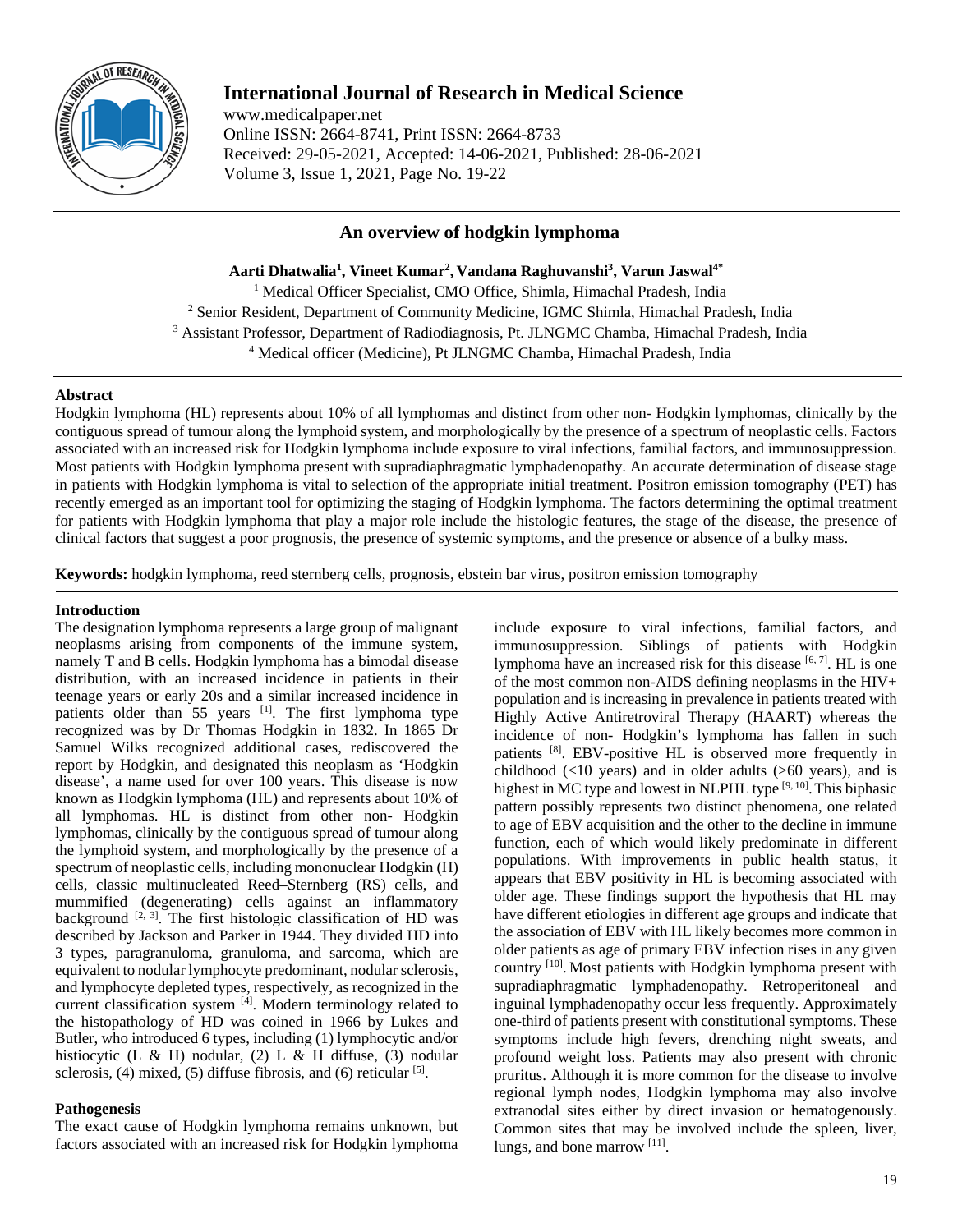#### **Classification**

Based on the morphology and immunophenotype of the neoplastic cells and the background cellular infiltrate, HL is subdivided into nodular lymphocyte predominant (NLPHL) type and classic type. These diseases should be clearly distinguished because, in spite of some common morphological features, they differ in their molecular pathogenesis, immunophenotype, prognosis and therapy. Classic HL is further subdivided into nodular sclerosis (NS), mixed cellularity (MC), lymphocyte rich classic (LRC), and lymphocyte depleted (LD). Worldwide, about 90% of HLs are one of the classic types and 10% or less are NLPHL [12].

The pathologic hallmark of classical Hodgkin lymphoma is the presence of large malignant multinucleated Reed-Sternberg cells, which are present within a characteristic reactive cellular background <sup>[13]</sup>. CD30 is a universal marker for classic HL cases; all cases are positive without exception. Additionally, almost all HL cases exhibit weak PAX5 staining of HRS cells, thus reflecting the B-cell origin of the neoplastic cells. CD15 is present in about 75% classic HL cases, but again this is not an entirely specific marker, since CD15 expression can be found in other Band T-cell lymphomas [14].

Nodular sclerosis subtype tends to affect adolescents and young adults. Most commonly, this subtype presents with localized disease often involving the mediastinum and supraclavicular or cervical lymph nodes [15]. Diagnosis is based on the presence of nodules surrounded by collagen bands (nodular sclerosis) and HRS cells, together with the polymorphic inflammatory infiltrate characteristic for HL cases. Most cases also show fibrosis, geographic necrosis and lacunar cells (large pleomorphic CD30+ cells with abundant clear cytoplasm)  $[13]$ .

Mixed cellularity Hodgkin lymphoma is more prevalent either in children or elderly persons, commonly presents with advancedstage disease, and sometimes has a poorer prognosis. They contain classic HRS cells in an inflammatory background environment  $^{[13, 15]}$ .

Lymphocyte depletion Hodgkin lymphoma is reported less frequently than it was previously because many of the previously reported cases are now reclassified as non- Hodgkin lymphomas. This subtype often occurs in elderly patients and is commonly associated with AIDS. These patients often present with extensive extranodal disease without substantial lymphadenopathy [15]. Lymphocyte-rich classical Hodgkin lymphoma has an appearance similar to nodular lymphocytepredominant Hodgkin lymphoma, but Reed-Sternberg cells are identified with a more classical immunophenotype consistent with classical Hodgkin lymphoma rather than nodular lymphocyte-predominant Hodgkin lymphoma [15].

Nodular lymphocyte-predominant Hodgkin lymphoma is a unique pathologic entity that is distinct from classical Hodgkin lymphoma. This entity lacks typical Reed-Sternberg cells but instead has a neoplastic population of large cells known as lymphocytic and histiocytic (L&H) cells. These cells typically express CD20 and are usually negative for CD30, in contrast with classical Hodgkin lymphoma [16]. Nodular lymphocytepredominant Hodgkin lymphoma is more frequent in males and may present with limited nodal disease often involving the neck but often sparing the mediastinum. The clinical course of nodular lymphocyte predominant Hodgkin lymphoma differs from that of classical Hodgkin lymphoma in that the disease has a more indolent course but displays a propensity for late relapses [17].

#### **Staging and treatment**

An accurate determination of disease stage in patients with Hodgkin lymphoma is vital to selection of the appropriate initial treatment. The staging system for Hodgkin lymphoma is based on the location of lymphadenopathy, the number and size of lymph node sites, and whether the extranodal lymph node involvement is contiguous or due to dissemination of the disease systemically. Constitutional symptoms (also called B symptoms) are also incorporated into the standard staging classification. Positron emission tomography (PET) has recently emerged as an important tool for optimizing the staging of Hodgkin lymphoma [18] .

In determining the optimal treatment for patients with Hodgkin lymphoma, the factors that play a major role include the histologic features of the disease (classical Hodgkin lymphoma compared with nodular lymphocyte-predominant Hodgkin lymphoma), the stage of the disease (particularly whether the patient has early- or advanced-stage disease), the presence of clinical factors that suggest a poor prognosis, the presence of systemic symptoms, and the presence or absence of a bulky mass, defined as a single site of disease greater than 10 cm in diameter. [18F]-Fludeoxyglucose (FDG) ePso plays a key role in defining the initial treatment. It is *Et al* particularly important in confirming the stage of the disease and is also used to determine treatment success [19].

# **Prognostic Factors in Hodgkin Lymphoma**

Many prognostic factors, used in standard clinical practice, have been known for a long time. These factors often reflect disease burden and disease activity that is related to the inflammatory microenvironment [20].

#### **Tumor Burden: stage and bulk**

Extension of disease and tumor burden is indubitable the most important disease characteristic, that is used to stratify treatment strategies <sup>[21]</sup>. In limited stage disease, the presence of bulky disease detected on chest radiography or CT at staging is considered a negative predictor of outcome. By contrast, in advanced stage disease, the presence of a bulky tumor is not a risk factor in the international prognostic score (IPS) for HL  $^{[22]}$ , 23] .

#### **Age**

Age is the most important and independent factor to analyze the overall survival. In the International Prognostic Score for patients with advanced stage disease the cut-point is age of 45 years, the EORTC lists age more than 50 years as a risk factor for patients with limited stage disease. Older age associates with a higher frequency of the mixed cellularity histotype and presence of EBV in the neoplastic cells, when compared to younger patients [24].

#### **Gender**

Males with HL have a poorer outcome than females. A preponderance of male gender is observed in elderly patients, and as a consequence male have more often unfavorable disease characteristics. Another mechanism for the gender effect in lymphoma may be due to differences in pharmacokinetics [25].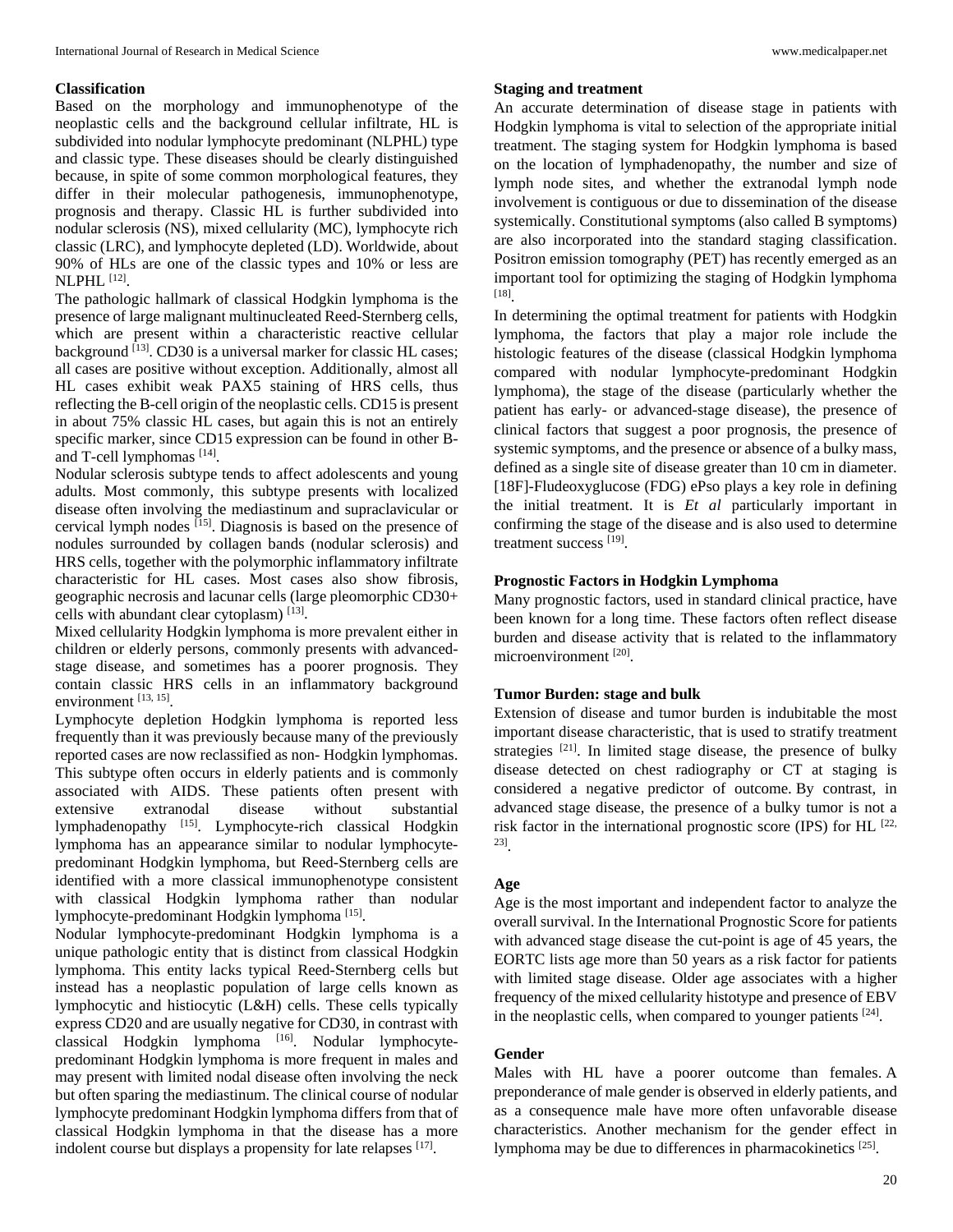### **B-Symptoms**

Constitutional symptoms defined by unexplained fever >38°C, drenching night sweats and weight loss >10% of the weight are a presenting sign in about 10–25% of patients with limited stage disease, and up to 70% of patients with advanced stage disease [26] .

# **Anemia**

Anemia is a frequent finding at HL diagnosis and is present in about 40% of patients. It is usually a mild to moderate normocytic anemia, with the characteristics of anemia of inflammation. Cutoff point for prognosis in the IPS is a hemoglobin level of 10.5 g/dl, and this is independent of gender. Elevated IL-6 levels correlate with hemoglobin levels and that IL-6 levels correlate with levels of hepcidin, an acute phase reactant and a major regulator of iron metabolism [27].

### **Albumin**

Low levels of serum albumin are associated with a worse prognosis in many hematological neoplasia, including HL. The IPS score defines albumin levels of 4.0 g/dl as cut-point. Albumin levels inversely correlate to IL-6, TNF alpha and IL1-RA.<sup>20</sup> Raised levels of erythrocyte sedimentation rate (ESR), beta2 microglobulin and biohumoral factors (IL-10, IL-6, sCD30, TNF) are associated with poor prognosis in Hodgkin lymphoma<sup>[28]</sup>.

#### **Conclusion**

Hodgkin lymphoma represents about 10% of all lymphomas lymphoma and has a bimodal disease distribution. It is distinct from other non- Hodgkin lymphomas, clinically by the contiguous spread of tumour along the lymphoid system. Prognostic factors are often used in standard clinical practice and reflect disease burden and disease activity. An accurate determination of disease stage in patients with Hodgkin lymphoma is vital to selection of the appropriate initial treatment. Positron emission tomography (PET) has recently emerged as an important tool for optimizing the staging of Hodgkin lymphoma and to determine treatment success.

## **References**

- 1. Glaser SL, Jarrett RF. The epidemiology of Hodgkin's disease. Baillieres Clin Haematol,1996:9(3):401-416.
- 2. Diehl V, Thomas RK, Re D. Part II: Hodgkin's lymphoma– diagnosis and treatment. Lancet Oncol,2004:5:19-26.
- 3. Rosai J. Rosai and Ackerman's Surgical Pathology. 10th ed. Philadelphia: Mosby, 2011, 1807-19.
- 4. Jackson Jr. H, Parker F. "Hodgkin's disease. II. Pathology," New England Journal of Medicine,1944:231:35-44.
- 5. Lukes RJ, Butler JJ. "The pathology and nomenclature of Hodgkin's disease," Cancer Research,1966:26(6):1063- 1083.
- 6. Grufferman S, Cole P, Smith PG, Lukes RJ. Hodgkin's disease in siblings. N Engl J Med,1977:296(5):248-250.
- 7. Lynch HT, Marcus JN, Lynch JF. Genetics of Hodgkin's and non- Hodgkin's lymphoma: a review. Cancer Invest, 1992:10(3):247- 256.
- 8. Mounier N, Spina M, Spano JP. "Hodgkin lymphoma in HIV positive patients," Current HIV Research,2010:8(2):141- 146.
- 9. Chang KC, Chen PC, Chang Y *et al*. Epstein-Barr virus latent membrane protein-1 up-regulates cytokines and correlates with older age and poorer prognosis in Hodgkin lymphoma. Histopathology,2017:70:442-55.
- 10. Jarrett RF, Gallagher A, Jones DB *et al*. Detection of Epstein-Barr virus genomes in Hodgkin's disease: relation to age. J Clin Pathol,1991:44:844-8.
- 11. Stein H, Delsol G, Pileri SA. Hodgkin Lymphoma. In: Jaffe ES, Harris NL, Stein H, Vardiman JW, eds. World Health Organization (WHO) Classification of Tumours: Pathology & Genetics; Tumours of Haematopoietic and Lymphoid Tissues. Lyon, France: IARC Press, 2001, 237-253.
- 12. Werdlow SH, Campo E, Harris NL *et al*. editors. WHO Classification of Tumours of Haematopoietic and Lymphoid Tissues. Revised 4th ed. Lyon: IARC, 2017.
- 13. Piris MA, medeiros LJ, chang KC. Hodgkin lymphoma: a review of pathological features and recent advances in pathogenesis. Pathology,2020:52(1):154-165.
- 14. Barry TS, Jaffe ES, Sorbara L *et al*. Peripheral T-cell lymphomas expressing CD30 and CD15. Am J Surg Pathol,2003:27:1513-22.
- 15. Ekstrand BC, Horning SJ. Hodgkin's disease. Blood Rev,2002:16(2):111-117.
- 16. Pinkus GS, Said JW. Hodgkin's disease, lymphocyte predominance type, nodular-further evidence for a B cell derivation: L & H variants of Reed-Sternberg cells express L26, a pan B cell marker. Am J Pathol,1988:133(2):211-217.
- 17. Diehl V, Sextro M, Franklin J *et al*. Clinical presentation, course, and prognostic factors in lymphocyte-predominant Hodgkin's disease and lymphocyte-rich classical Hodgkin's disease: report from the European Task Force on Lymphoma Project on Lymphocyte-Predominant Hodgkin's Disease. J Clin Oncol,1999:17(3):776-783.
- 18. Jerusalem G, Beguin Y, Fassotte MF *et al*. Whole-body positron emission tomography using 18Ffluorodeoxyglucose compared to standard procedures for staging patients with Hodgkin's disease. Haematologica, 2001:86(3):266-273.
- 19. Zinzani PL, Magagnoli M, Chierichetti F *et al*. The role of positron emission tomography (PET) in the management of lymphoma patients. Ann Oncol,1999:10(10):1181-1184.
- 20. Casasnovas RO, Mounier N, Brice P, Divine M, Morschhauser F, Gabarre J *et al*. Salles G Groupe d'Etude des Lymphomes de l'Adulte. Plasma cytokine and soluble receptor signature predicts outcome of patients with classical Hodgkin's lymphoma: a study from the Groupe d'Etude des Lymphomes de l'Adulte. J Clin Oncol,2007:25:1732-40. doi: 10.1200/JCO.2006.08.1331.
- 21. Carbone PP, Kaplan HS, Musshoff K, Smithers DW, Tubiana M. Report of the Committee on Hodgkin's Disease Staging Classification. Cancer Research,1971:31:1860- 1861.
- 22. Eichenauer DA, Engert A, Dreyling M. ESMO Guidelines Working Group. Hodgkin's lymphoma: ESMO Clinical Practice Guidelines for diagnosis, treatment and follow-up. Ann Oncol, 2011:22(Suppl6):55-8. doi: 10.1093/annonc/mdr378.
- 23. Hasenclever D, Diehl V. A prognostic score for advanced Hodgkin's disease. International prognostic factors project on advanced Hodgkin's disease. N Engl J